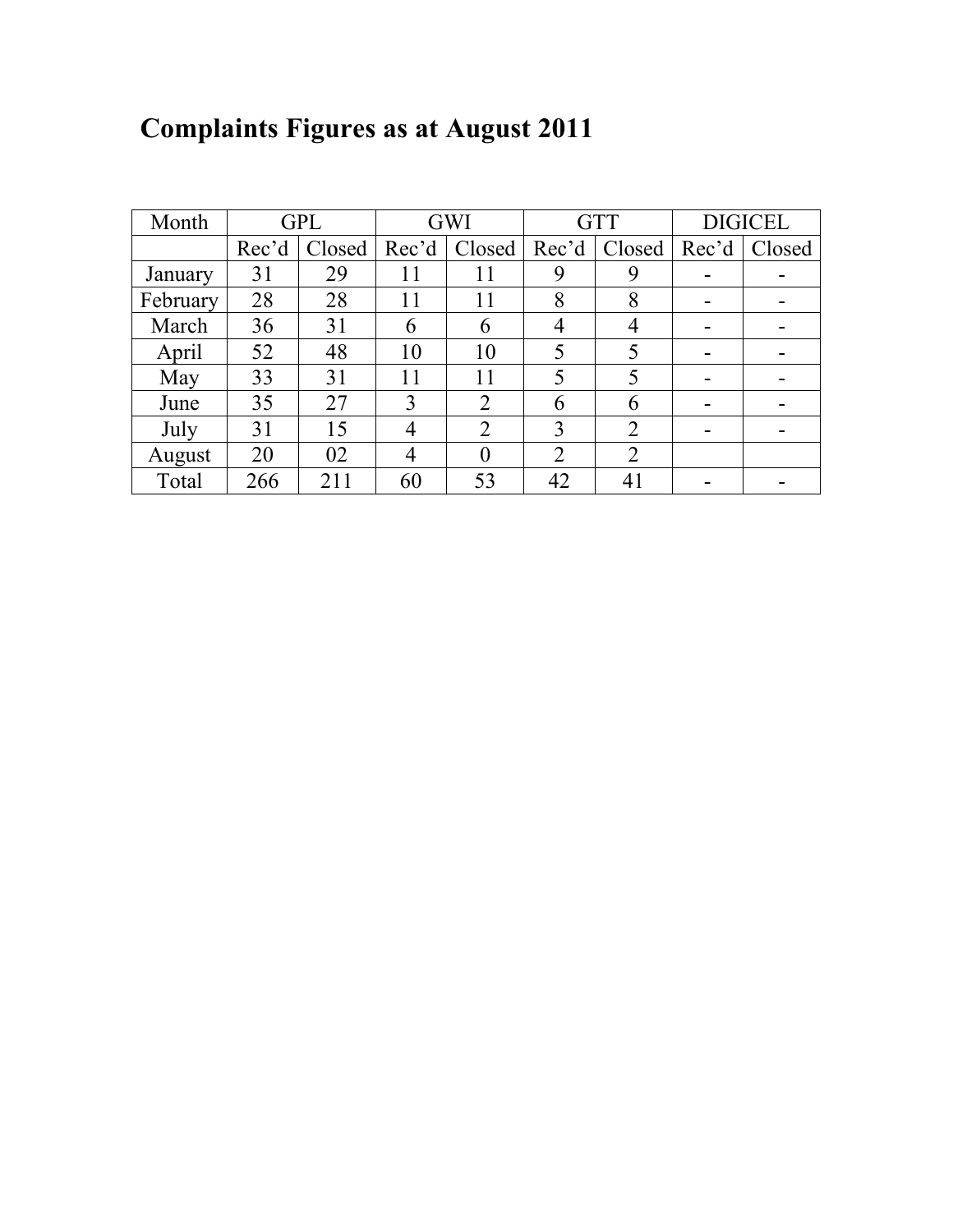## **Complaint against GPL**

|                                | 2007  |        | 2008  |        | 2009  |        | 2010  |                | 2011  |        |
|--------------------------------|-------|--------|-------|--------|-------|--------|-------|----------------|-------|--------|
| <b>Complaint Category</b>      | Rec'd | Active | Rec'd | Active | Rec'd | Active | Rec'd | Active         | Rec'd | Active |
| Allegation of Tampering        | 51    |        | 60    |        | 27    |        | 23    | 4              | 55    | 18     |
| <b>Application for Service</b> | 20    |        | 30    |        | 13    |        | 15    | $\overline{2}$ | 21    |        |
| <b>Billing Query</b>           | 195   |        | 234   | 2      | 162   | 5      | 122   | 21             | 131   | 26     |
| Change of Tenancy              | 12    |        | 30    |        | 21    |        | 16    |                | 8     |        |
| Claim for Compensation         | 5     |        | 6     |        | 7     |        | 4     |                | 3     | 2      |
| <b>Capital Contribution</b>    |       |        | 1     |        | 1     |        | 1     |                |       |        |
| <b>Disconnection</b>           | 38    |        | 34    |        | 45    |        | 19    | 3              | 20    | 6      |
| <b>Tariff Issue</b>            | 2     |        | 14    |        | 12    |        | 10    |                | 7     |        |
| <b>Technical Issue</b>         | 23    |        | 33    |        | 44    |        | 21    |                | 21    | 4      |
| <b>TOTAL</b>                   | 346   |        | 442   | 2      | 332   | 8      | 231   | 32             | 266   | 58     |



## **Complaint against GWI**

|                                | 2007  |        | 2008  | 2009   |       | 2010         |    | 2011   |       |        |
|--------------------------------|-------|--------|-------|--------|-------|--------------|----|--------|-------|--------|
| Complaint Category             | Rec'd | Active | Rec'd | Active | Rec'd | Active Rec'd |    | Active | Rec'd | Active |
| <b>Application for Service</b> |       |        | 6     |        | 3     |              |    |        | 3     |        |
| <b>Billing Query</b>           | 37    |        | 89    | 1      | 130   | 4            | 48 | 3      | 36    | 6      |
| Change of Tenancy              |       |        |       |        |       |              |    |        |       |        |
| Compensation                   |       |        |       |        |       |              |    |        |       |        |
| <b>Disconnection</b>           | 10    |        | 15    |        | 16    |              | 13 |        | 13    |        |
| <b>Tariff Issue</b>            |       |        |       |        | 10    |              | 2  |        |       |        |
| <b>Technical Issue</b>         | 20    |        | 27    |        | 25    |              | 26 |        | 6     |        |
| <b>Misc</b>                    | 4     |        | 5     |        | 8     |              | 3  |        |       |        |
| <b>TOTAL</b>                   | 72    |        | 143   |        | 192   | 5            | 95 | Д      | 60    | 8      |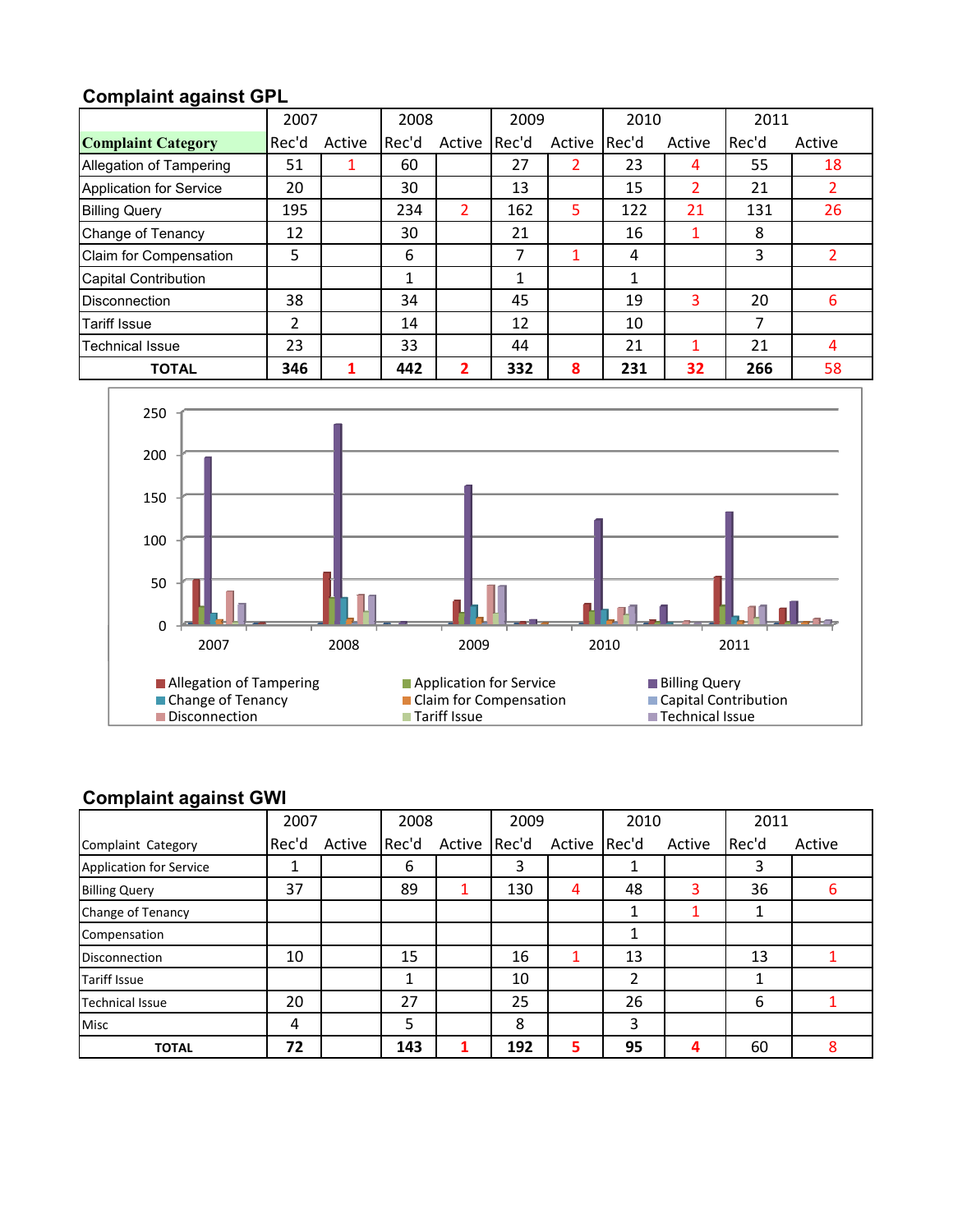

## **Complaint against GTT**

|                                | 2007  |        | 2008  |        | 2009  |              | 2010 |        | 2011  |        |
|--------------------------------|-------|--------|-------|--------|-------|--------------|------|--------|-------|--------|
| Complaint Category             | Rec'd | Active | Rec'd | Active | Rec'd | Active Rec'd |      | Active | Rec'd | Active |
| <b>Application for Service</b> | 19    |        | 18    |        | 15    |              | 9    |        | 4     |        |
| <b>Billing Query</b>           | 13    |        | 10    |        | 9     |              | 4    |        | 1     |        |
| <b>Disconnection</b>           | 2     |        |       |        | 3     |              |      |        | 2     |        |
| <b>Tariff Issue</b>            |       |        | 1     |        |       |              |      |        |       |        |
| <b>Technical Issue</b>         | 20    |        | 46    |        | 35    |              | 28   |        | 26    |        |
| Transfer of Service            | 6     |        | 5     |        | 4     |              | 1    |        | 3     |        |
| Compensation                   |       |        |       |        |       |              |      |        | 1     |        |
| Misc                           | 8     |        | 5     |        | 8     |              | 4    |        |       |        |
| <b>TOTAL</b>                   | 68    |        | 85    |        | 74    |              | 47   |        | 37    |        |